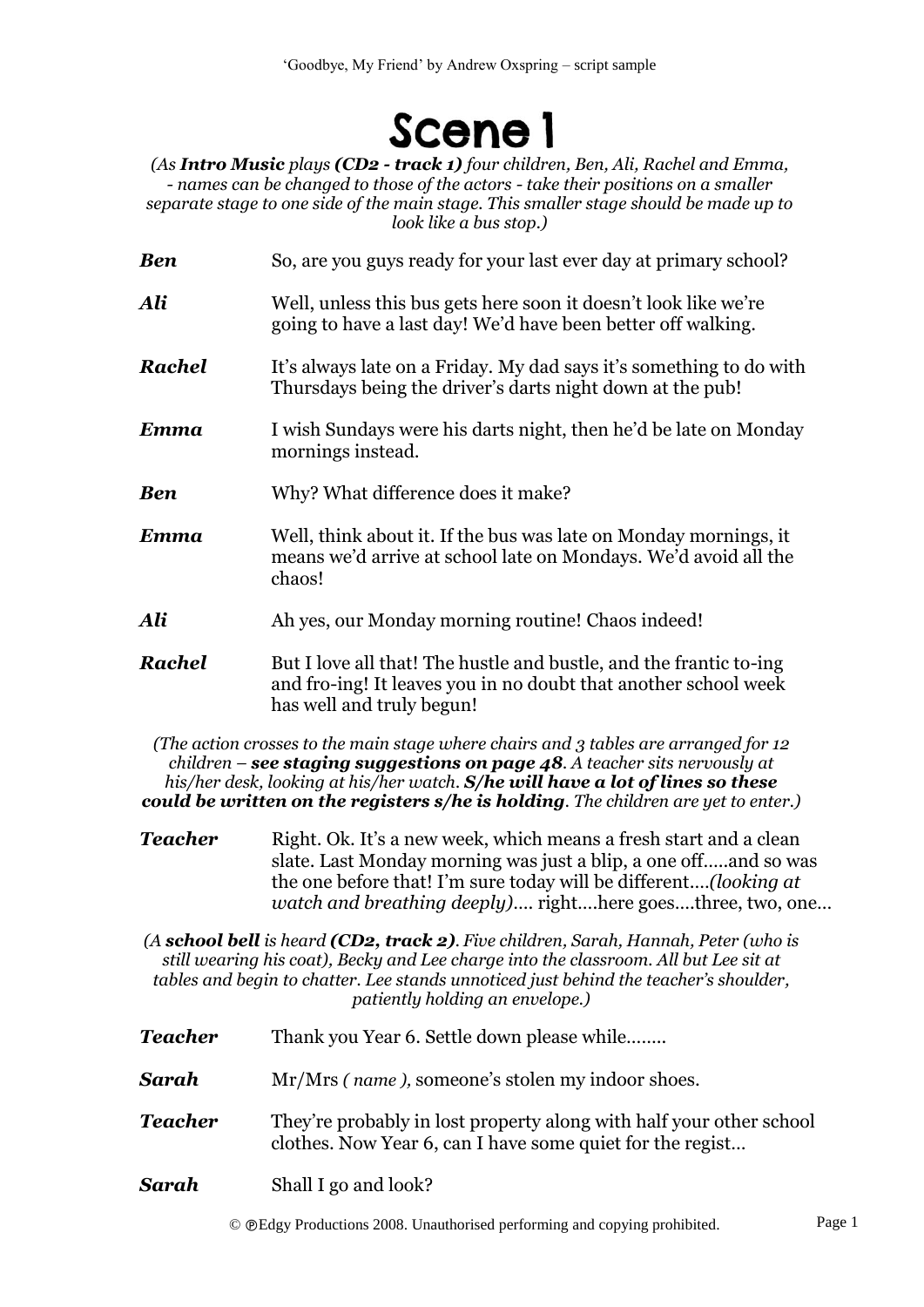| <b>Teacher</b>                                                               | Not now, wait until I've done the regist                                                                                                     |  |
|------------------------------------------------------------------------------|----------------------------------------------------------------------------------------------------------------------------------------------|--|
| <b>Peter</b>                                                                 | <i>(getting up and walking back out)</i> Silly me! I've still got my coat on.                                                                |  |
| <b>Teacher</b>                                                               | Sit down 'til I've done the register. (He sits) Thank you. Right (looking<br>at register). Simon Atkins Simon Atkins? Has anyone seen Simon? |  |
| <b>Peter</b>                                                                 | (walking back out) He's still in the cloakroom trying to untie his laces.<br>Shall I fetch him?                                              |  |
| <b>Teacher</b>                                                               | Ohyes, but quickly. (He exits) Peter Brown? Where is Peter Brown?                                                                            |  |
| <b>Becky</b>                                                                 | You just sent him out to fetch Simon Atkins. Shall I go and get him?                                                                         |  |
| <b>Teacher</b>                                                               | Nobody else is leaving the room. (shouting) Simon! Peter! Hurry up!<br>Josephine CarterJosephine Carter? Where is Josephine Carter?          |  |
| <b>Hannah</b>                                                                | Her sister's in Year 3. Shall I go and ask her where she is?                                                                                 |  |
| <b>Teacher</b>                                                               | (getting flustered) No!                                                                                                                      |  |
| Sarah                                                                        | Mr/Mrs (name), what about my shoes. Mum says if I lose                                                                                       |  |
| <b>Teacher</b>                                                               | Not now Sarah!                                                                                                                               |  |
| (Peter comes back, now without his coat on, accompanied by Simon. They sit.) |                                                                                                                                              |  |
| <b>Simon &amp; Peter</b>                                                     | We're here!                                                                                                                                  |  |
| <b>Teacher</b>                                                               | Yes, I can see that. Right(looking at the register)Sarah Gardner?                                                                            |  |

- *Hannah* Here!
- *Teacher* Josh McKenzie…….Josh McKenzie? Has anyone seen Josh?
- **Simon** He's in the loo putting on hair gel.

**Teacher** Right, *(standing and shouting)* will everybody who is outside gelling their hair, putting on makeup, swapping stickers, chatting about last night's Eastenders or doing anything else they shouldn't be, please come in here now!

*(Josh, Laura, William, Oliver and Lucy (names can be changed) noisily enter and sit.)*

| <b>Teacher</b> | Thank you. Quiet please. (Sitting down) RightBecky Parker? |
|----------------|------------------------------------------------------------|
| <b>Becky</b>   | Here.                                                      |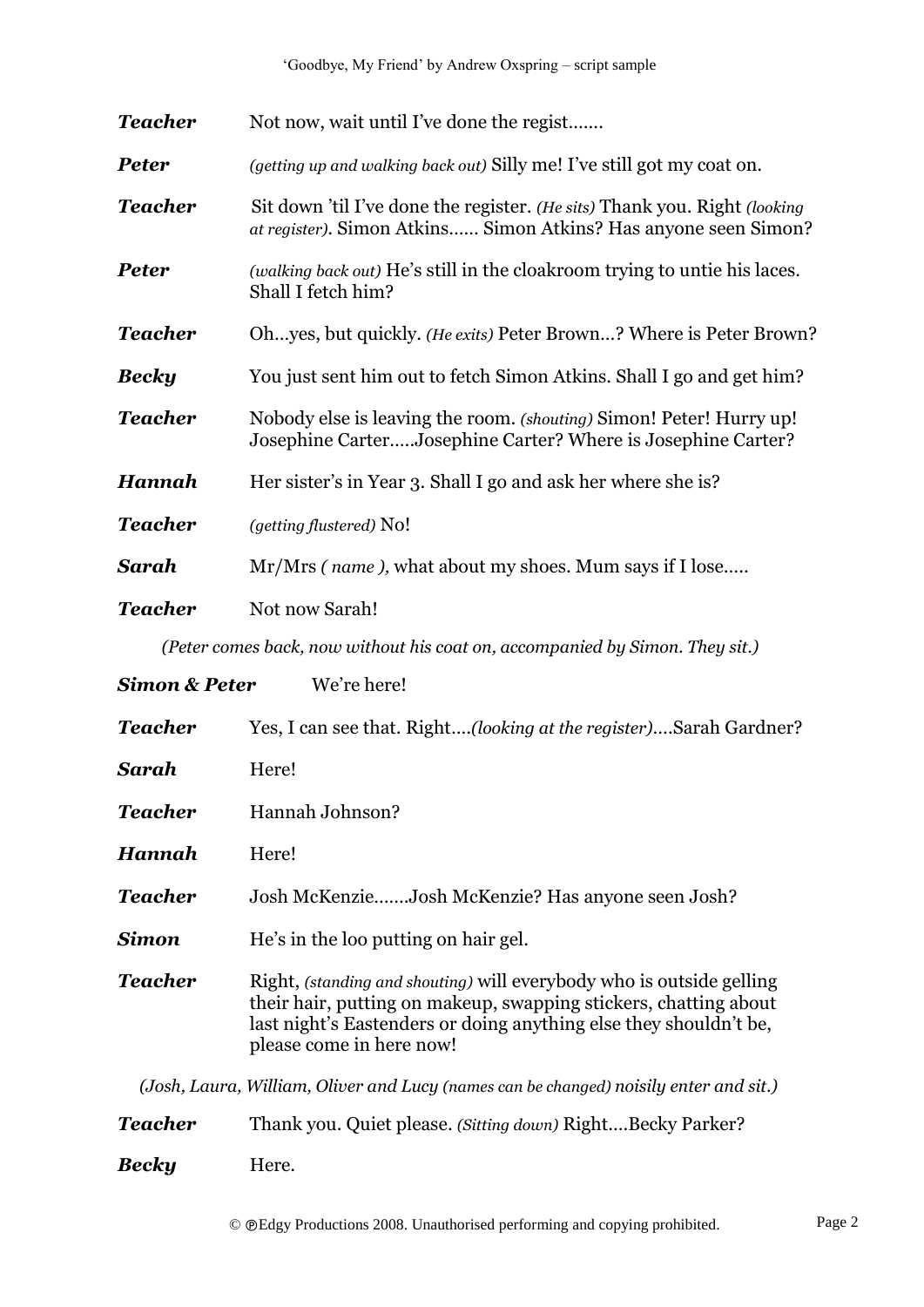| Teacher | Good. Lee Pearson? |
|---------|--------------------|
|---------|--------------------|

*(Lee is still standing unnoticed at the teacher's shoulder. He leans forward and yells...)* 

| <b>Lee</b>     | Here!                                                                                                                                                                                                                                                                                                                                                                                                                                                                                                                                                                                                                          |
|----------------|--------------------------------------------------------------------------------------------------------------------------------------------------------------------------------------------------------------------------------------------------------------------------------------------------------------------------------------------------------------------------------------------------------------------------------------------------------------------------------------------------------------------------------------------------------------------------------------------------------------------------------|
| <b>Teacher</b> | (startled) Aaaah! Oh goodness me, Lee! You nearly gave me a<br>heart attack! Go and sit down.                                                                                                                                                                                                                                                                                                                                                                                                                                                                                                                                  |
| <b>Lee</b>     | But I've got my dinner money and permission slip for our trip.                                                                                                                                                                                                                                                                                                                                                                                                                                                                                                                                                                 |
| <b>Teacher</b> | Take them back to your place. I'm collecting those when I've<br>done this register. (Lee sits) Lucy Roberts? (She replies) Good.<br>William Scott? (He replies) Thank you. Laura Turner? (She replies)<br>And finally Oliver Watson? (He replies) Good. At last. OK, would<br>anyone with dinner money please bring it to                                                                                                                                                                                                                                                                                                      |
|                | (Josephine's mum appears at the door with her daughter.)                                                                                                                                                                                                                                                                                                                                                                                                                                                                                                                                                                       |
| <b>Mum</b>     | Excuse me Mr/Mrs (name), I'd like a quick word about Josephine.                                                                                                                                                                                                                                                                                                                                                                                                                                                                                                                                                                |
| <b>Teacher</b> | Well, if you could wait five minutes, Mrs Carter, I'm just                                                                                                                                                                                                                                                                                                                                                                                                                                                                                                                                                                     |
|                | (She barges her way to the teacher's table dragging Josephine, and proceeds to rant at<br>the teacher, who looks gob smacked!)                                                                                                                                                                                                                                                                                                                                                                                                                                                                                                 |
| <b>Mum</b>     | It's her chest you see. I'm convinced it's pneumonia, but the<br>doctor says it's a just a cold, but what does he know? Anyway, I'd<br>rather she didn't do PE today. I know it's warm weather but you<br>can't be too careful. She's like me, I always had a dodgy chest as<br>a girl. I nearly kept her off today but I'm having my roots done at<br>10 o'clock. I'd ask my mother to look after her, but with her hip<br>she just can't manage. I tell you, she's been on a waiting list for a<br>replacement for 18 months. It's disgraceful. I wrote to our MP<br>but he's useless. Well aren't they all? My husband says |
| <b>Teacher</b> | Mrs Carter! I really don't have time for this! Josephine can miss<br>PE, but I must get on now. Goodbye.                                                                                                                                                                                                                                                                                                                                                                                                                                                                                                                       |
| <b>Mum</b>     | (affronted) Well, how rude! (She stomps off and Josephine sits down.)                                                                                                                                                                                                                                                                                                                                                                                                                                                                                                                                                          |
| <b>Teacher</b> | Where was I? Let's seeyesplease bring permission slips and<br>dinner money to me now.                                                                                                                                                                                                                                                                                                                                                                                                                                                                                                                                          |
|                | (The teacher sits back down. Only Lee steps forward. He hands over his envelopes.)                                                                                                                                                                                                                                                                                                                                                                                                                                                                                                                                             |
|                | And the rest of you? Where are your slips and dinner money?                                                                                                                                                                                                                                                                                                                                                                                                                                                                                                                                                                    |
| All children   | In my bag in the cloakroom.                                                                                                                                                                                                                                                                                                                                                                                                                                                                                                                                                                                                    |
| <b>Teacher</b> | Well go and fetch them! Quickly!                                                                                                                                                                                                                                                                                                                                                                                                                                                                                                                                                                                               |
|                | (While Lee sits down they all exit, then rush back and crowd round the teacher's desk.)                                                                                                                                                                                                                                                                                                                                                                                                                                                                                                                                        |
| Laura          | All the other classes are in the hall for assembly.                                                                                                                                                                                                                                                                                                                                                                                                                                                                                                                                                                            |

© Edgy Productions 2008. Unauthorised performing and copying prohibited. Page 3